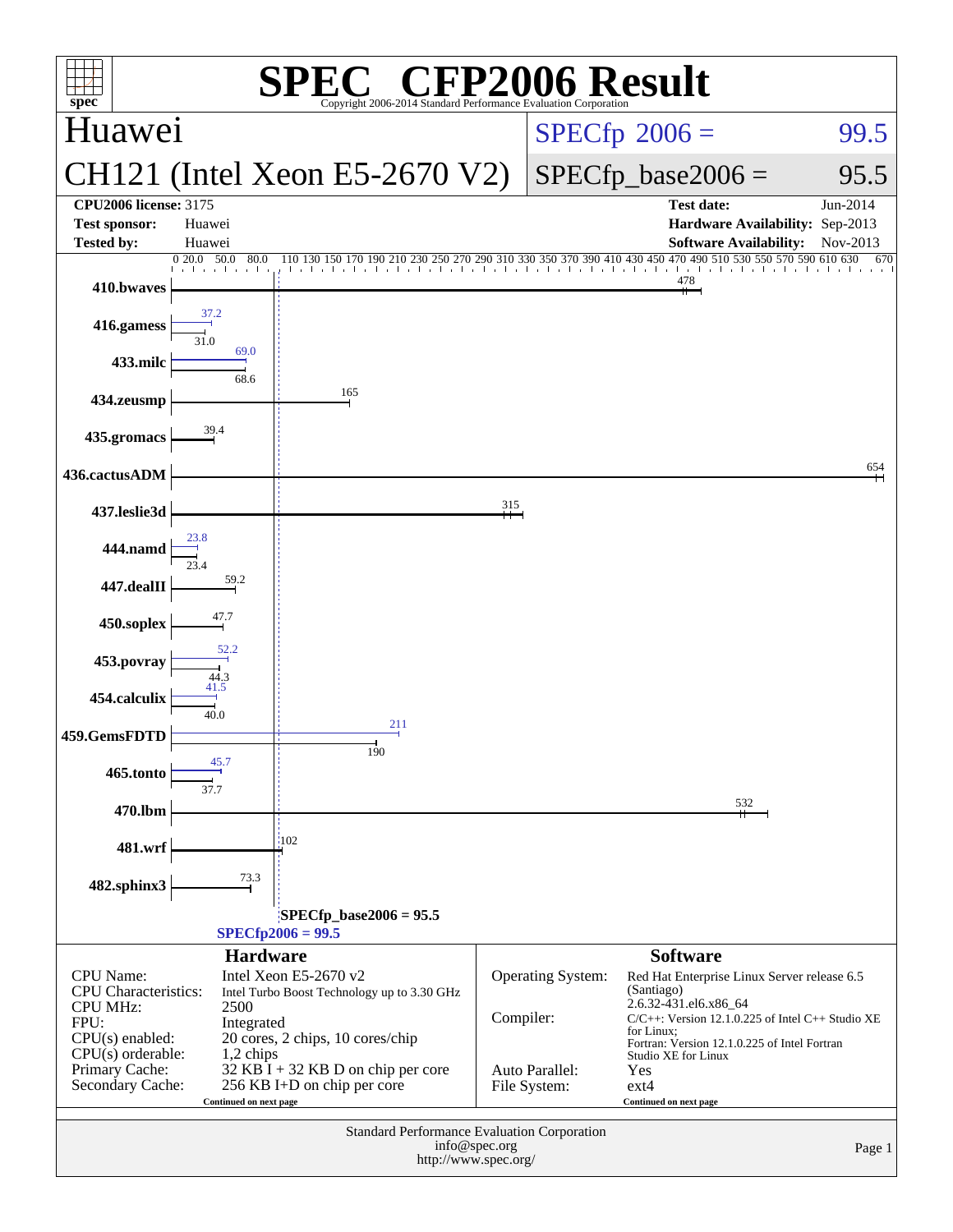

# $SPECTp2006 =$  99.5

#### Huawei

CH121 (Intel Xeon E5-2670 V2)

## $SPECfp\_base2006 = 95.5$

#### **[CPU2006 license:](http://www.spec.org/auto/cpu2006/Docs/result-fields.html#CPU2006license)** 3175 **[Test date:](http://www.spec.org/auto/cpu2006/Docs/result-fields.html#Testdate)** Jun-2014

**[Test sponsor:](http://www.spec.org/auto/cpu2006/Docs/result-fields.html#Testsponsor)** Huawei **[Hardware Availability:](http://www.spec.org/auto/cpu2006/Docs/result-fields.html#HardwareAvailability)** Sep-2013 **[Tested by:](http://www.spec.org/auto/cpu2006/Docs/result-fields.html#Testedby)** Huawei **[Software Availability:](http://www.spec.org/auto/cpu2006/Docs/result-fields.html#SoftwareAvailability)** Nov-2013 [L3 Cache:](http://www.spec.org/auto/cpu2006/Docs/result-fields.html#L3Cache) 25 MB I+D on chip per chip<br>Other Cache: None [Other Cache:](http://www.spec.org/auto/cpu2006/Docs/result-fields.html#OtherCache) [Memory:](http://www.spec.org/auto/cpu2006/Docs/result-fields.html#Memory) 256 GB (16 x 16 GB 2Rx4 PC3-14900R-13, ECC) [Disk Subsystem:](http://www.spec.org/auto/cpu2006/Docs/result-fields.html#DiskSubsystem) 1 x 500 GB SATA, 7200 RPM [Other Hardware:](http://www.spec.org/auto/cpu2006/Docs/result-fields.html#OtherHardware) None [System State:](http://www.spec.org/auto/cpu2006/Docs/result-fields.html#SystemState) Run level 3 (multi-user)<br>Base Pointers: 64-bit [Base Pointers:](http://www.spec.org/auto/cpu2006/Docs/result-fields.html#BasePointers) 64-bit<br>Peak Pointers: 32/64-bit [Peak Pointers:](http://www.spec.org/auto/cpu2006/Docs/result-fields.html#PeakPointers) [Other Software:](http://www.spec.org/auto/cpu2006/Docs/result-fields.html#OtherSoftware) None

| <b>Results Table</b> |                                                                                                          |              |                |       |                |       |                |              |                |              |                |              |
|----------------------|----------------------------------------------------------------------------------------------------------|--------------|----------------|-------|----------------|-------|----------------|--------------|----------------|--------------|----------------|--------------|
|                      | <b>Base</b>                                                                                              |              |                |       |                |       | <b>Peak</b>    |              |                |              |                |              |
| <b>Benchmark</b>     | <b>Seconds</b>                                                                                           | <b>Ratio</b> | <b>Seconds</b> | Ratio | <b>Seconds</b> | Ratio | <b>Seconds</b> | <b>Ratio</b> | <b>Seconds</b> | <b>Ratio</b> | <b>Seconds</b> | <b>Ratio</b> |
| 410.bwayes           | 28.4                                                                                                     | 478          | 27.6           | 492   | 28.6           | 475   | 28.4           | 478          | 27.6           | 492          | 28.6           | 475          |
| 416.gamess           | 633                                                                                                      | 31.0         | 633            | 31.0  | 633            | 30.9  | 526            | 37.2         | 526            | 37.2         | 527            | 37.2         |
| $433$ .milc          | 134                                                                                                      | 68.6         | 134            | 68.5  | 134            | 68.6  | 133            | 68.9         | 133            | 69.0         | 133            | 69.0         |
| 434.zeusmp           | 55.0                                                                                                     | 165          | 55.0           | 165   | 55.0           | 165   | 55.0           | 165          | 55.0           | 165          | 55.0           | 165          |
| $435$ .gromacs       | 182                                                                                                      | 39.3         | 181            | 39.4  | 181            | 39.5  | 182            | 39.3         | 181            | 39.4         | 181            | 39.5         |
| 436.cactusADM        | 18.3                                                                                                     | 654          | 18.1           | 661   | 18.3           | 654   | 18.3           | 654          | 18.1           | 661          | 18.3           | 654          |
| 437.leslie3d         | 30.4                                                                                                     | 309          | 29.8           | 315   | 28.8           | 326   | 30.4           | 309          | 29.8           | 315          | 28.8           | 326          |
| 444.namd             | 343                                                                                                      | 23.4         | 343            | 23.4  | 343            | 23.4  | 337            | 23.8         | 337            | 23.8         | 337            | 23.8         |
| 447.dealII           | 193                                                                                                      | 59.2         | 193            | 59.2  | 193            | 59.1  | 193            | 59.2         | 193            | 59.2         | 193            | 59.1         |
| $450$ .soplex        | 175                                                                                                      | 47.6         | 175            | 47.7  | 175            | 47.7  | 175            | 47.6         | 175            | 47.7         | 175            | 47.7         |
| $453$ .povray        | 121                                                                                                      | 44.0         | 120            | 44.3  | 120            | 44.3  | 102            | 52.0         | 101            | 52.5         | 102            | 52.2         |
| $ 454$ .calculix     | 206                                                                                                      | 40.0         | 206            | 40.0  | 206            | 40.0  | 199            | 41.5         | 199            | 41.5         | 199            | 41.5         |
| 459.GemsFDTD         | 55.8                                                                                                     | 190          | 55.6           | 191   | 56.0           | 189   | 50.3           | 211          | 50.3           | 211          | 50.3           | 211          |
| 465.tonto            | 261                                                                                                      | 37.7         | 261            | 37.7  | 262            | 37.6  | 215            | 45.7         | 215            | 45.8         | 215            | 45.7         |
| 470.1bm              | 25.8                                                                                                     | 532          | 26.0           | 528   | 24.8           | 554   | 25.8           | 532          | 26.0           | 528          | 24.8           | 554          |
| $ 481$ .wrf          | 109                                                                                                      | 102          | 109            | 102   | 109            | 102   | 109            | 102          | 109            | 102          | 109            | 102          |
| $482$ .sphinx $3$    | 266                                                                                                      | 73.3         | 266            | 73.3  | 267            | 73.0  | 266            | 73.3         | 266            | 73.3         | 267            | 73.0         |
|                      | Results appear in the order in which they were run. Bold underlined text indicates a median measurement. |              |                |       |                |       |                |              |                |              |                |              |

#### **[Operating System Notes](http://www.spec.org/auto/cpu2006/Docs/result-fields.html#OperatingSystemNotes)**

Stack size set to unlimited using "ulimit -s unlimited"

#### **[Platform Notes](http://www.spec.org/auto/cpu2006/Docs/result-fields.html#PlatformNotes)**

 Sysinfo program /spec/config/sysinfo.rev6800 \$Rev: 6800 \$ \$Date:: 2011-10-11 #\$ 6f2ebdff5032aaa42e583f96b07f99d3 running on localhost.localdomain Wed Jun 25 22:17:33 2014

 This section contains SUT (System Under Test) info as seen by some common utilities. To remove or add to this section, see: <http://www.spec.org/cpu2006/Docs/config.html#sysinfo>

 From /proc/cpuinfo model name : Intel(R) Xeon(R) CPU E5-2670 v2 @ 2.50GHz

Continued on next page

Standard Performance Evaluation Corporation [info@spec.org](mailto:info@spec.org) <http://www.spec.org/>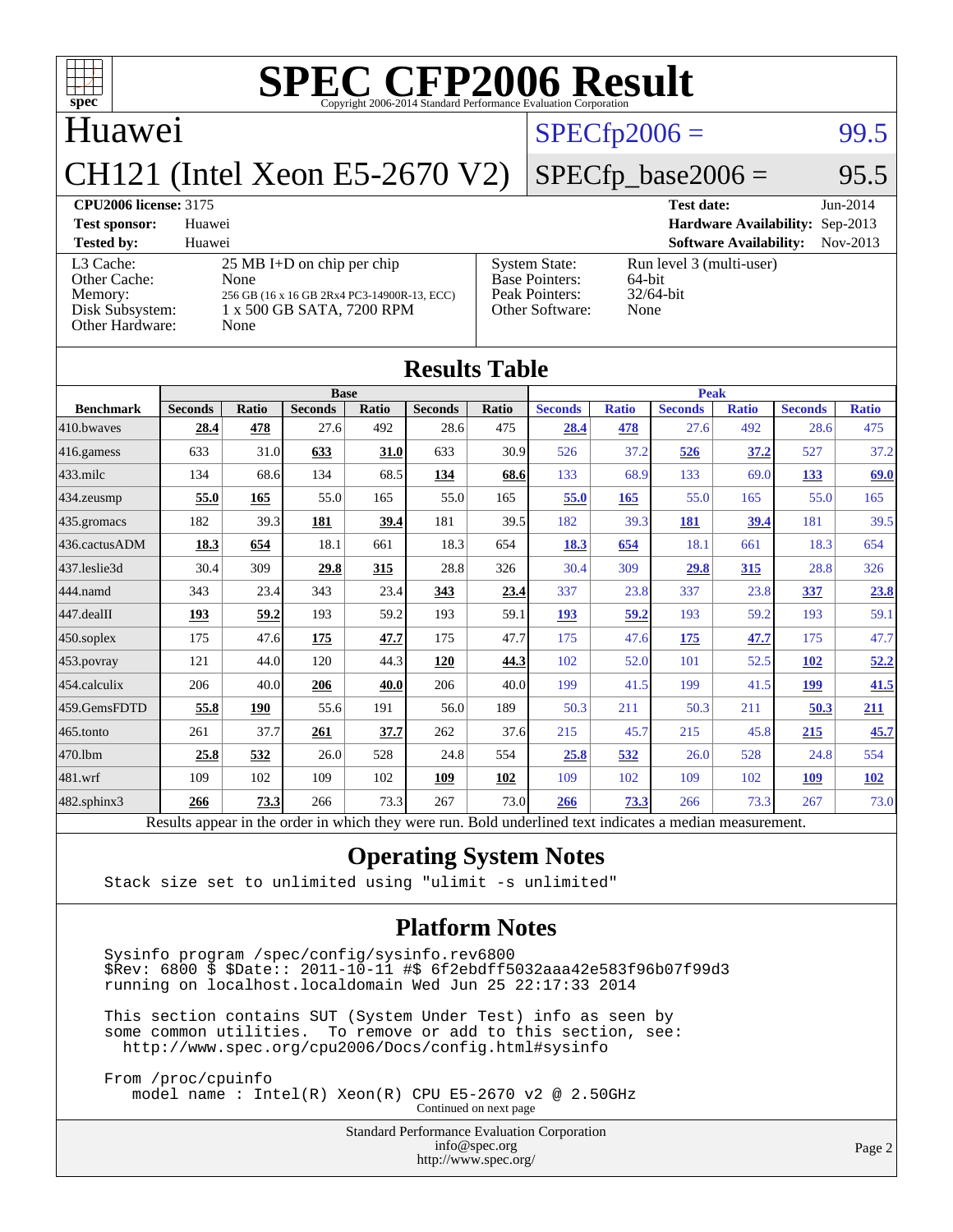

Huawei

 $SPECTp2006 =$  99.5

CH121 (Intel Xeon E5-2670 V2)

 $SPECTp\_base2006 = 95.5$ 

**[Tested by:](http://www.spec.org/auto/cpu2006/Docs/result-fields.html#Testedby)** Huawei **[Software Availability:](http://www.spec.org/auto/cpu2006/Docs/result-fields.html#SoftwareAvailability)** Nov-2013

**[CPU2006 license:](http://www.spec.org/auto/cpu2006/Docs/result-fields.html#CPU2006license)** 3175 **[Test date:](http://www.spec.org/auto/cpu2006/Docs/result-fields.html#Testdate)** Jun-2014 **[Test sponsor:](http://www.spec.org/auto/cpu2006/Docs/result-fields.html#Testsponsor)** Huawei **[Hardware Availability:](http://www.spec.org/auto/cpu2006/Docs/result-fields.html#HardwareAvailability)** Sep-2013

#### **[Platform Notes \(Continued\)](http://www.spec.org/auto/cpu2006/Docs/result-fields.html#PlatformNotes)**

 2 "physical id"s (chips) 20 "processors" cores, siblings (Caution: counting these is hw and system dependent. The following excerpts from /proc/cpuinfo might not be reliable. Use with caution.) cpu cores : 10 siblings : 10 physical 0: cores 0 1 2 3 4 8 9 10 11 12 physical 1: cores 0 1 2 3 4 8 9 10 11 12 cache size : 25600 KB From /proc/meminfo MemTotal: 264478184 kB HugePages\_Total: 0<br>Hugepagesize: 2048 kB Hugepagesize: /usr/bin/lsb\_release -d Red Hat Enterprise Linux Server release 6.5 (Santiago) From /etc/\*release\* /etc/\*version\* redhat-release: Red Hat Enterprise Linux Server release 6.5 (Santiago) system-release: Red Hat Enterprise Linux Server release 6.5 (Santiago) system-release-cpe: cpe:/o:redhat:enterprise\_linux:6server:ga:server uname -a: Linux localhost.localdomain 2.6.32-431.el6.x86\_64 #1 SMP Sun Nov 10 22:19:54 EST 2013 x86\_64 x86\_64 x86\_64 GNU/Linux run-level 3 Jun 25 16:34 SPEC is set to: /spec<br>Filesystem Type Type Size Used Avail Use% Mounted on ext4 410G 82G 307G 21% / /dev/sda1 ext4 410G 82G 307G 21% / Additional information from dmidecode: Memory: 16x Micron 36JSF2G72PZ-1G9E1 16 GB 1867 MHz 2 rank (End of data from sysinfo program)

#### **[General Notes](http://www.spec.org/auto/cpu2006/Docs/result-fields.html#GeneralNotes)**

Environment variables set by runspec before the start of the run: KMP AFFINITY = "granularity=fine, compact,  $0,1$ " LD\_LIBRARY\_PATH = "/spec/libs/32:/spec/libs/64" OMP NUM THREADS = "20" Binaries compiled on a system with 2 x Xeon X5645 CPU + 16GB memory using RHEL 6.1 Transparent Huge Pages enabled with: echo always > /sys/kernel/mm/redhat\_transparent\_hugepage/enabled

> Standard Performance Evaluation Corporation [info@spec.org](mailto:info@spec.org) <http://www.spec.org/>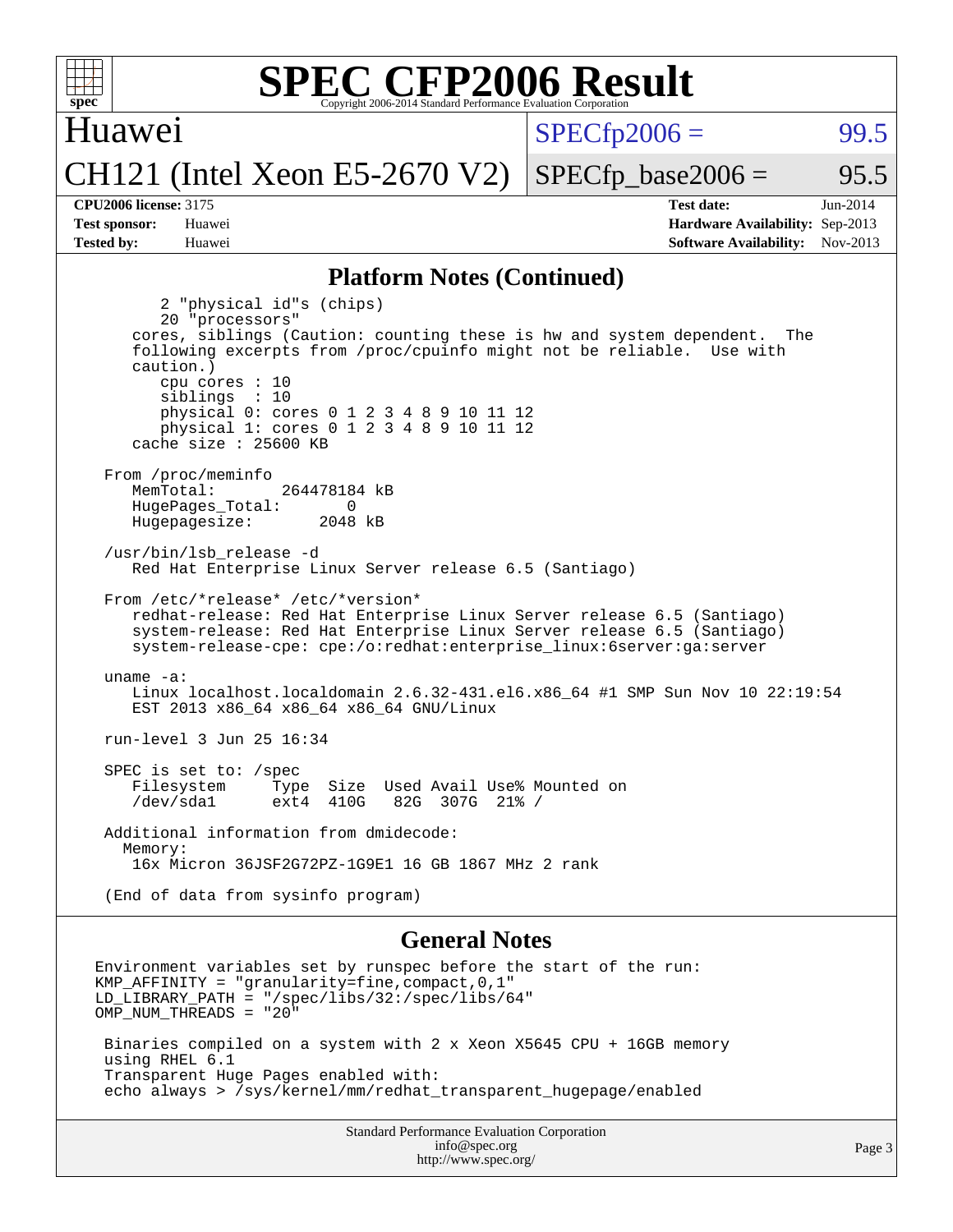

## Huawei

 $SPECTp2006 =$  99.5

CH121 (Intel Xeon E5-2670 V2)

 $SPECTp\_base2006 = 95.5$ 

**[CPU2006 license:](http://www.spec.org/auto/cpu2006/Docs/result-fields.html#CPU2006license)** 3175 **[Test date:](http://www.spec.org/auto/cpu2006/Docs/result-fields.html#Testdate)** Jun-2014 **[Test sponsor:](http://www.spec.org/auto/cpu2006/Docs/result-fields.html#Testsponsor)** Huawei **[Hardware Availability:](http://www.spec.org/auto/cpu2006/Docs/result-fields.html#HardwareAvailability)** Sep-2013 **[Tested by:](http://www.spec.org/auto/cpu2006/Docs/result-fields.html#Testedby)** Huawei **[Software Availability:](http://www.spec.org/auto/cpu2006/Docs/result-fields.html#SoftwareAvailability)** Nov-2013

## **[Base Compiler Invocation](http://www.spec.org/auto/cpu2006/Docs/result-fields.html#BaseCompilerInvocation)**

[C benchmarks](http://www.spec.org/auto/cpu2006/Docs/result-fields.html#Cbenchmarks):  $\text{icc}$  -m64

[C++ benchmarks:](http://www.spec.org/auto/cpu2006/Docs/result-fields.html#CXXbenchmarks) [icpc -m64](http://www.spec.org/cpu2006/results/res2014q3/cpu2006-20140626-30034.flags.html#user_CXXbase_intel_icpc_64bit_bedb90c1146cab66620883ef4f41a67e)

[Fortran benchmarks](http://www.spec.org/auto/cpu2006/Docs/result-fields.html#Fortranbenchmarks): [ifort -m64](http://www.spec.org/cpu2006/results/res2014q3/cpu2006-20140626-30034.flags.html#user_FCbase_intel_ifort_64bit_ee9d0fb25645d0210d97eb0527dcc06e)

[Benchmarks using both Fortran and C](http://www.spec.org/auto/cpu2006/Docs/result-fields.html#BenchmarksusingbothFortranandC): [icc -m64](http://www.spec.org/cpu2006/results/res2014q3/cpu2006-20140626-30034.flags.html#user_CC_FCbase_intel_icc_64bit_0b7121f5ab7cfabee23d88897260401c) [ifort -m64](http://www.spec.org/cpu2006/results/res2014q3/cpu2006-20140626-30034.flags.html#user_CC_FCbase_intel_ifort_64bit_ee9d0fb25645d0210d97eb0527dcc06e)

### **[Base Portability Flags](http://www.spec.org/auto/cpu2006/Docs/result-fields.html#BasePortabilityFlags)**

| 410.bwaves: -DSPEC CPU LP64                 |                                                                |
|---------------------------------------------|----------------------------------------------------------------|
| 416.gamess: - DSPEC_CPU_LP64                |                                                                |
| 433.milc: -DSPEC CPU LP64                   |                                                                |
| 434.zeusmp: -DSPEC_CPU_LP64                 |                                                                |
| 435.gromacs: -DSPEC_CPU_LP64 -nofor_main    |                                                                |
| 436.cactusADM: -DSPEC CPU LP64 -nofor main  |                                                                |
| 437.leslie3d: -DSPEC CPU LP64               |                                                                |
| 444.namd: -DSPEC CPU LP64                   |                                                                |
| 447.dealII: -DSPEC CPU LP64                 |                                                                |
| 450.soplex: -DSPEC_CPU_LP64                 |                                                                |
| 453.povray: -DSPEC_CPU_LP64                 |                                                                |
| 454.calculix: - DSPEC CPU LP64 - nofor main |                                                                |
| 459.GemsFDTD: -DSPEC CPU LP64               |                                                                |
| 465.tonto: - DSPEC CPU LP64                 |                                                                |
| 470.1bm: - DSPEC CPU LP64                   |                                                                |
|                                             | 481.wrf: -DSPEC_CPU_LP64 -DSPEC_CPU_CASE_FLAG -DSPEC_CPU_LINUX |
| 482.sphinx3: -DSPEC_CPU_LP64                |                                                                |
|                                             |                                                                |

### **[Base Optimization Flags](http://www.spec.org/auto/cpu2006/Docs/result-fields.html#BaseOptimizationFlags)**

[C benchmarks](http://www.spec.org/auto/cpu2006/Docs/result-fields.html#Cbenchmarks): [-xAVX](http://www.spec.org/cpu2006/results/res2014q3/cpu2006-20140626-30034.flags.html#user_CCbase_f-xAVX) [-ipo](http://www.spec.org/cpu2006/results/res2014q3/cpu2006-20140626-30034.flags.html#user_CCbase_f-ipo) [-O3](http://www.spec.org/cpu2006/results/res2014q3/cpu2006-20140626-30034.flags.html#user_CCbase_f-O3) [-no-prec-div](http://www.spec.org/cpu2006/results/res2014q3/cpu2006-20140626-30034.flags.html#user_CCbase_f-no-prec-div) [-static](http://www.spec.org/cpu2006/results/res2014q3/cpu2006-20140626-30034.flags.html#user_CCbase_f-static) [-parallel](http://www.spec.org/cpu2006/results/res2014q3/cpu2006-20140626-30034.flags.html#user_CCbase_f-parallel) [-opt-prefetch](http://www.spec.org/cpu2006/results/res2014q3/cpu2006-20140626-30034.flags.html#user_CCbase_f-opt-prefetch) [-ansi-alias](http://www.spec.org/cpu2006/results/res2014q3/cpu2006-20140626-30034.flags.html#user_CCbase_f-ansi-alias) [C++ benchmarks:](http://www.spec.org/auto/cpu2006/Docs/result-fields.html#CXXbenchmarks) [-xAVX](http://www.spec.org/cpu2006/results/res2014q3/cpu2006-20140626-30034.flags.html#user_CXXbase_f-xAVX) [-ipo](http://www.spec.org/cpu2006/results/res2014q3/cpu2006-20140626-30034.flags.html#user_CXXbase_f-ipo) [-O3](http://www.spec.org/cpu2006/results/res2014q3/cpu2006-20140626-30034.flags.html#user_CXXbase_f-O3) [-no-prec-div](http://www.spec.org/cpu2006/results/res2014q3/cpu2006-20140626-30034.flags.html#user_CXXbase_f-no-prec-div) [-static](http://www.spec.org/cpu2006/results/res2014q3/cpu2006-20140626-30034.flags.html#user_CXXbase_f-static) [-opt-prefetch](http://www.spec.org/cpu2006/results/res2014q3/cpu2006-20140626-30034.flags.html#user_CXXbase_f-opt-prefetch) [-ansi-alias](http://www.spec.org/cpu2006/results/res2014q3/cpu2006-20140626-30034.flags.html#user_CXXbase_f-ansi-alias) [Fortran benchmarks](http://www.spec.org/auto/cpu2006/Docs/result-fields.html#Fortranbenchmarks): [-xAVX](http://www.spec.org/cpu2006/results/res2014q3/cpu2006-20140626-30034.flags.html#user_FCbase_f-xAVX) [-ipo](http://www.spec.org/cpu2006/results/res2014q3/cpu2006-20140626-30034.flags.html#user_FCbase_f-ipo) [-O3](http://www.spec.org/cpu2006/results/res2014q3/cpu2006-20140626-30034.flags.html#user_FCbase_f-O3) [-no-prec-div](http://www.spec.org/cpu2006/results/res2014q3/cpu2006-20140626-30034.flags.html#user_FCbase_f-no-prec-div) [-static](http://www.spec.org/cpu2006/results/res2014q3/cpu2006-20140626-30034.flags.html#user_FCbase_f-static) [-parallel](http://www.spec.org/cpu2006/results/res2014q3/cpu2006-20140626-30034.flags.html#user_FCbase_f-parallel) [-opt-prefetch](http://www.spec.org/cpu2006/results/res2014q3/cpu2006-20140626-30034.flags.html#user_FCbase_f-opt-prefetch) [Benchmarks using both Fortran and C](http://www.spec.org/auto/cpu2006/Docs/result-fields.html#BenchmarksusingbothFortranandC): [-xAVX](http://www.spec.org/cpu2006/results/res2014q3/cpu2006-20140626-30034.flags.html#user_CC_FCbase_f-xAVX) [-ipo](http://www.spec.org/cpu2006/results/res2014q3/cpu2006-20140626-30034.flags.html#user_CC_FCbase_f-ipo) [-O3](http://www.spec.org/cpu2006/results/res2014q3/cpu2006-20140626-30034.flags.html#user_CC_FCbase_f-O3) [-no-prec-div](http://www.spec.org/cpu2006/results/res2014q3/cpu2006-20140626-30034.flags.html#user_CC_FCbase_f-no-prec-div) [-static](http://www.spec.org/cpu2006/results/res2014q3/cpu2006-20140626-30034.flags.html#user_CC_FCbase_f-static) [-parallel](http://www.spec.org/cpu2006/results/res2014q3/cpu2006-20140626-30034.flags.html#user_CC_FCbase_f-parallel) [-opt-prefetch](http://www.spec.org/cpu2006/results/res2014q3/cpu2006-20140626-30034.flags.html#user_CC_FCbase_f-opt-prefetch) [-ansi-alias](http://www.spec.org/cpu2006/results/res2014q3/cpu2006-20140626-30034.flags.html#user_CC_FCbase_f-ansi-alias)

| <b>Standard Performance Evaluation Corporation</b> |
|----------------------------------------------------|
| info@spec.org                                      |
| http://www.spec.org/                               |

#### Page 4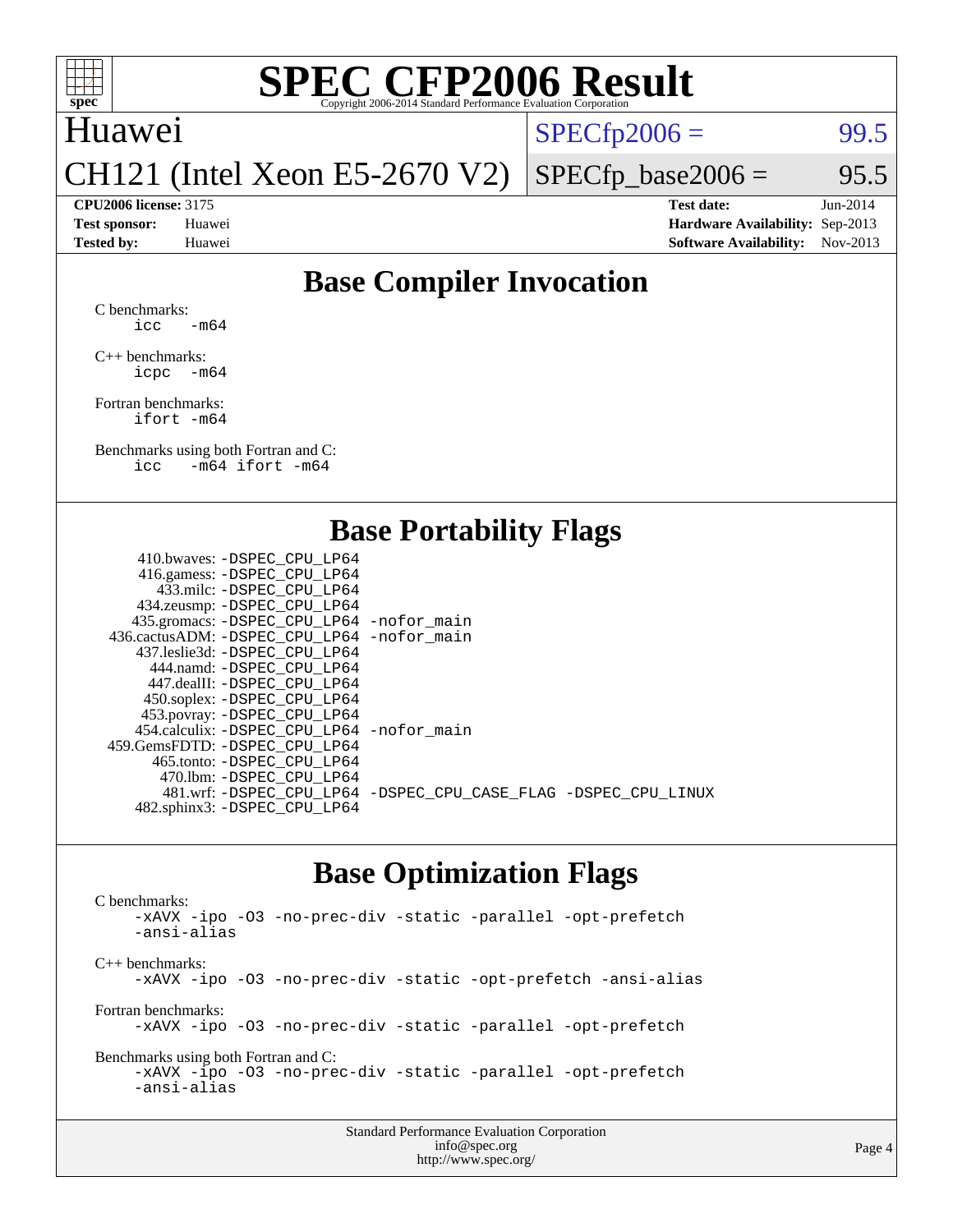

## Huawei

 $SPECTp2006 = 99.5$ 

CH121 (Intel Xeon E5-2670 V2)

**[CPU2006 license:](http://www.spec.org/auto/cpu2006/Docs/result-fields.html#CPU2006license)** 3175 **[Test date:](http://www.spec.org/auto/cpu2006/Docs/result-fields.html#Testdate)** Jun-2014

 $SPECTp\_base2006 = 95.5$ 

**[Test sponsor:](http://www.spec.org/auto/cpu2006/Docs/result-fields.html#Testsponsor)** Huawei **[Hardware Availability:](http://www.spec.org/auto/cpu2006/Docs/result-fields.html#HardwareAvailability)** Sep-2013 **[Tested by:](http://www.spec.org/auto/cpu2006/Docs/result-fields.html#Testedby)** Huawei **[Software Availability:](http://www.spec.org/auto/cpu2006/Docs/result-fields.html#SoftwareAvailability)** Nov-2013

## **[Peak Compiler Invocation](http://www.spec.org/auto/cpu2006/Docs/result-fields.html#PeakCompilerInvocation)**

[C benchmarks](http://www.spec.org/auto/cpu2006/Docs/result-fields.html#Cbenchmarks):  $\text{icc}$   $-\text{m64}$ 

[C++ benchmarks:](http://www.spec.org/auto/cpu2006/Docs/result-fields.html#CXXbenchmarks) [icpc -m64](http://www.spec.org/cpu2006/results/res2014q3/cpu2006-20140626-30034.flags.html#user_CXXpeak_intel_icpc_64bit_bedb90c1146cab66620883ef4f41a67e)

[Fortran benchmarks](http://www.spec.org/auto/cpu2006/Docs/result-fields.html#Fortranbenchmarks): [ifort -m64](http://www.spec.org/cpu2006/results/res2014q3/cpu2006-20140626-30034.flags.html#user_FCpeak_intel_ifort_64bit_ee9d0fb25645d0210d97eb0527dcc06e)

[Benchmarks using both Fortran and C](http://www.spec.org/auto/cpu2006/Docs/result-fields.html#BenchmarksusingbothFortranandC): [icc -m64](http://www.spec.org/cpu2006/results/res2014q3/cpu2006-20140626-30034.flags.html#user_CC_FCpeak_intel_icc_64bit_0b7121f5ab7cfabee23d88897260401c) [ifort -m64](http://www.spec.org/cpu2006/results/res2014q3/cpu2006-20140626-30034.flags.html#user_CC_FCpeak_intel_ifort_64bit_ee9d0fb25645d0210d97eb0527dcc06e)

### **[Peak Portability Flags](http://www.spec.org/auto/cpu2006/Docs/result-fields.html#PeakPortabilityFlags)**

Same as Base Portability Flags

## **[Peak Optimization Flags](http://www.spec.org/auto/cpu2006/Docs/result-fields.html#PeakOptimizationFlags)**

[C benchmarks](http://www.spec.org/auto/cpu2006/Docs/result-fields.html#Cbenchmarks):

 433.milc: [-xAVX](http://www.spec.org/cpu2006/results/res2014q3/cpu2006-20140626-30034.flags.html#user_peakPASS2_CFLAGSPASS2_LDFLAGS433_milc_f-xAVX)(pass 2) [-prof-gen](http://www.spec.org/cpu2006/results/res2014q3/cpu2006-20140626-30034.flags.html#user_peakPASS1_CFLAGSPASS1_LDFLAGS433_milc_prof_gen_e43856698f6ca7b7e442dfd80e94a8fc)(pass 1) [-ipo](http://www.spec.org/cpu2006/results/res2014q3/cpu2006-20140626-30034.flags.html#user_peakPASS2_CFLAGSPASS2_LDFLAGS433_milc_f-ipo)(pass 2) [-O3](http://www.spec.org/cpu2006/results/res2014q3/cpu2006-20140626-30034.flags.html#user_peakPASS2_CFLAGSPASS2_LDFLAGS433_milc_f-O3)(pass 2) [-no-prec-div](http://www.spec.org/cpu2006/results/res2014q3/cpu2006-20140626-30034.flags.html#user_peakPASS2_CFLAGSPASS2_LDFLAGS433_milc_f-no-prec-div)(pass 2) [-prof-use](http://www.spec.org/cpu2006/results/res2014q3/cpu2006-20140626-30034.flags.html#user_peakPASS2_CFLAGSPASS2_LDFLAGS433_milc_prof_use_bccf7792157ff70d64e32fe3e1250b55)(pass 2) [-static](http://www.spec.org/cpu2006/results/res2014q3/cpu2006-20140626-30034.flags.html#user_peakOPTIMIZE433_milc_f-static) [-auto-ilp32](http://www.spec.org/cpu2006/results/res2014q3/cpu2006-20140626-30034.flags.html#user_peakCOPTIMIZE433_milc_f-auto-ilp32) [-ansi-alias](http://www.spec.org/cpu2006/results/res2014q3/cpu2006-20140626-30034.flags.html#user_peakCOPTIMIZE433_milc_f-ansi-alias)

 $470.$ lbm: basepeak = yes

482.sphinx3: basepeak = yes

[C++ benchmarks:](http://www.spec.org/auto/cpu2006/Docs/result-fields.html#CXXbenchmarks)

 444.namd: [-xAVX](http://www.spec.org/cpu2006/results/res2014q3/cpu2006-20140626-30034.flags.html#user_peakPASS2_CXXFLAGSPASS2_LDFLAGS444_namd_f-xAVX)(pass 2) [-prof-gen](http://www.spec.org/cpu2006/results/res2014q3/cpu2006-20140626-30034.flags.html#user_peakPASS1_CXXFLAGSPASS1_LDFLAGS444_namd_prof_gen_e43856698f6ca7b7e442dfd80e94a8fc)(pass 1) [-ipo](http://www.spec.org/cpu2006/results/res2014q3/cpu2006-20140626-30034.flags.html#user_peakPASS2_CXXFLAGSPASS2_LDFLAGS444_namd_f-ipo)(pass 2) [-O3](http://www.spec.org/cpu2006/results/res2014q3/cpu2006-20140626-30034.flags.html#user_peakPASS2_CXXFLAGSPASS2_LDFLAGS444_namd_f-O3)(pass 2) [-no-prec-div](http://www.spec.org/cpu2006/results/res2014q3/cpu2006-20140626-30034.flags.html#user_peakPASS2_CXXFLAGSPASS2_LDFLAGS444_namd_f-no-prec-div)(pass 2) [-prof-use](http://www.spec.org/cpu2006/results/res2014q3/cpu2006-20140626-30034.flags.html#user_peakPASS2_CXXFLAGSPASS2_LDFLAGS444_namd_prof_use_bccf7792157ff70d64e32fe3e1250b55)(pass 2) [-fno-alias](http://www.spec.org/cpu2006/results/res2014q3/cpu2006-20140626-30034.flags.html#user_peakCXXOPTIMIZEOPTIMIZE444_namd_f-no-alias_694e77f6c5a51e658e82ccff53a9e63a) [-auto-ilp32](http://www.spec.org/cpu2006/results/res2014q3/cpu2006-20140626-30034.flags.html#user_peakCXXOPTIMIZE444_namd_f-auto-ilp32)

447.dealII: basepeak = yes

450.soplex: basepeak = yes

453.povray:  $-xAVX(pass 2)$  $-xAVX(pass 2)$  [-prof-gen](http://www.spec.org/cpu2006/results/res2014q3/cpu2006-20140626-30034.flags.html#user_peakPASS1_CXXFLAGSPASS1_LDFLAGS453_povray_prof_gen_e43856698f6ca7b7e442dfd80e94a8fc)(pass 1) [-ipo](http://www.spec.org/cpu2006/results/res2014q3/cpu2006-20140626-30034.flags.html#user_peakPASS2_CXXFLAGSPASS2_LDFLAGS453_povray_f-ipo)(pass 2) -03(pass 2) [-no-prec-div](http://www.spec.org/cpu2006/results/res2014q3/cpu2006-20140626-30034.flags.html#user_peakPASS2_CXXFLAGSPASS2_LDFLAGS453_povray_f-no-prec-div)(pass 2) [-prof-use](http://www.spec.org/cpu2006/results/res2014q3/cpu2006-20140626-30034.flags.html#user_peakPASS2_CXXFLAGSPASS2_LDFLAGS453_povray_prof_use_bccf7792157ff70d64e32fe3e1250b55)(pass 2) [-unroll4](http://www.spec.org/cpu2006/results/res2014q3/cpu2006-20140626-30034.flags.html#user_peakCXXOPTIMIZE453_povray_f-unroll_4e5e4ed65b7fd20bdcd365bec371b81f) [-ansi-alias](http://www.spec.org/cpu2006/results/res2014q3/cpu2006-20140626-30034.flags.html#user_peakCXXOPTIMIZE453_povray_f-ansi-alias)

[Fortran benchmarks](http://www.spec.org/auto/cpu2006/Docs/result-fields.html#Fortranbenchmarks):

 $410.bwaves: basepeak = yes$ 

Continued on next page

Standard Performance Evaluation Corporation [info@spec.org](mailto:info@spec.org) <http://www.spec.org/>